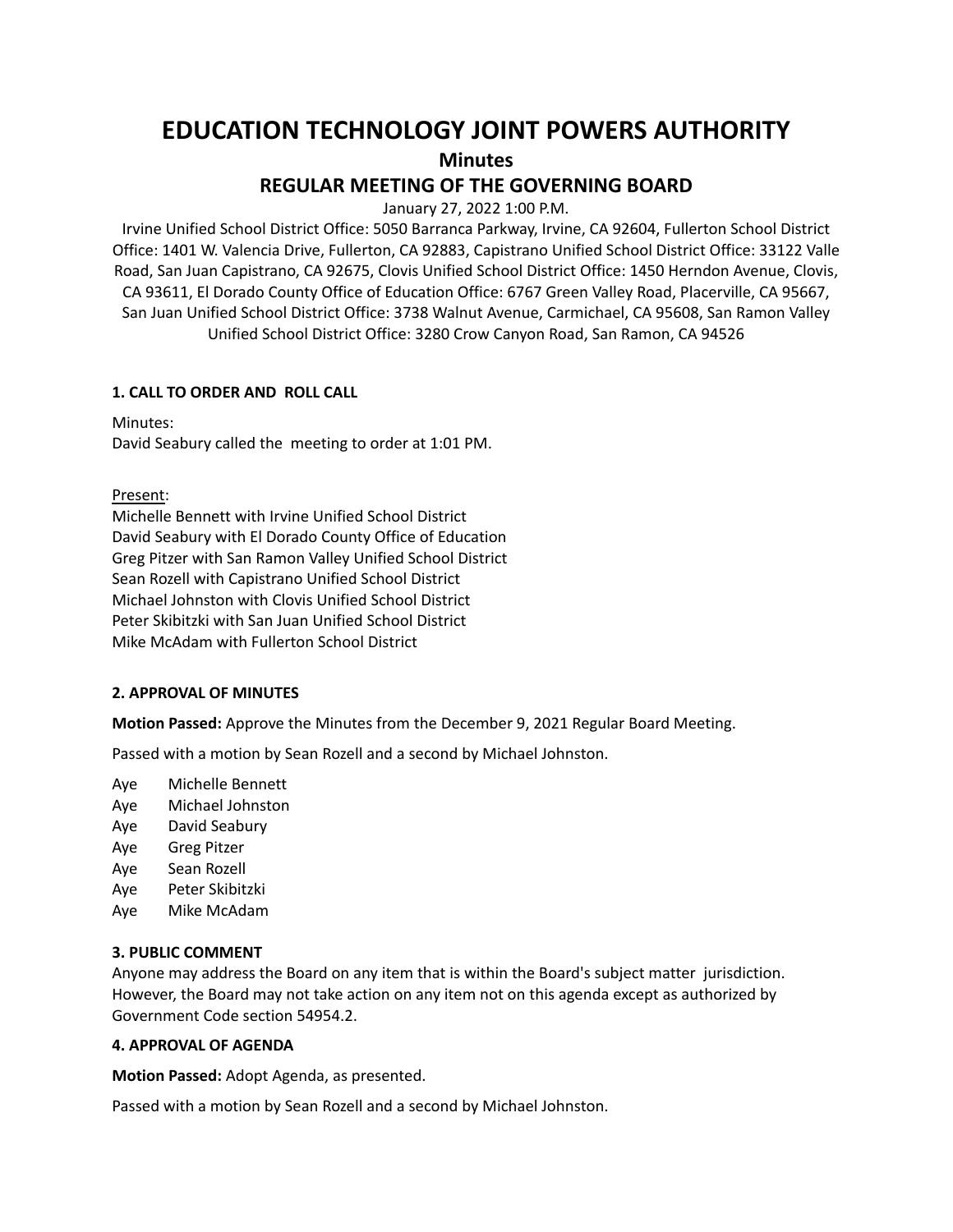- Aye Michelle Bennett
- Aye Michael Johnston
- Aye David Seabury
- Aye Greg Pitzer
- Aye Sean Rozell
- Aye Peter Skibitzki
- Aye Mike McAdam

## **5. ACCEPTANCE OF BOARD MEMBER AND STAFF REPORTS**

Minutes: Board members shared their district/counties' situations related to purchases and administrative matters and matters related to Covid-19.

## **6. ACCEPTANCE OF TREASURER REPORT**

Minutes: Irvine USD and Clovis USD recently discussed tracking of Quarterly Reports. Quarterly Reporting Form may be updated soon. The Audit Report will be later this year, most likely at the April board meeting.

## **7. ACCEPTANCE OF STANDING REPORTS**

**7.a.** Membership Minutes: Membership was discussed.

**7.b.** Communications Minutes: The CBO mentor program was discussed and recent and planned communications with members were discussed.

**7.c.** Procurement Minutes: Current and Future RFPs were discussed.

**7.d.** Goals and Objectives Minutes: The Annual Goals Progress Report and budget projections were reviewed.

## **8. ACCEPTANCE OF CONSENT AGENDA**

**8.a.** At this time an item may be removed from the consent calendar by the Board, staff, or community for discussion. Approve all items on the Consent Agenda.

**Motion Passed:** Approve all items on the Consent Agenda.

Passed with a motion by Sean Rozell and a second by Michael Johnston.

- Aye Michelle Bennett
- Aye Michael Johnston
- Aye David Seabury
- Aye Greg Pitzer
- Aye Sean Rozell
- Aye Peter Skibitzki
- Aye Mike McAdam